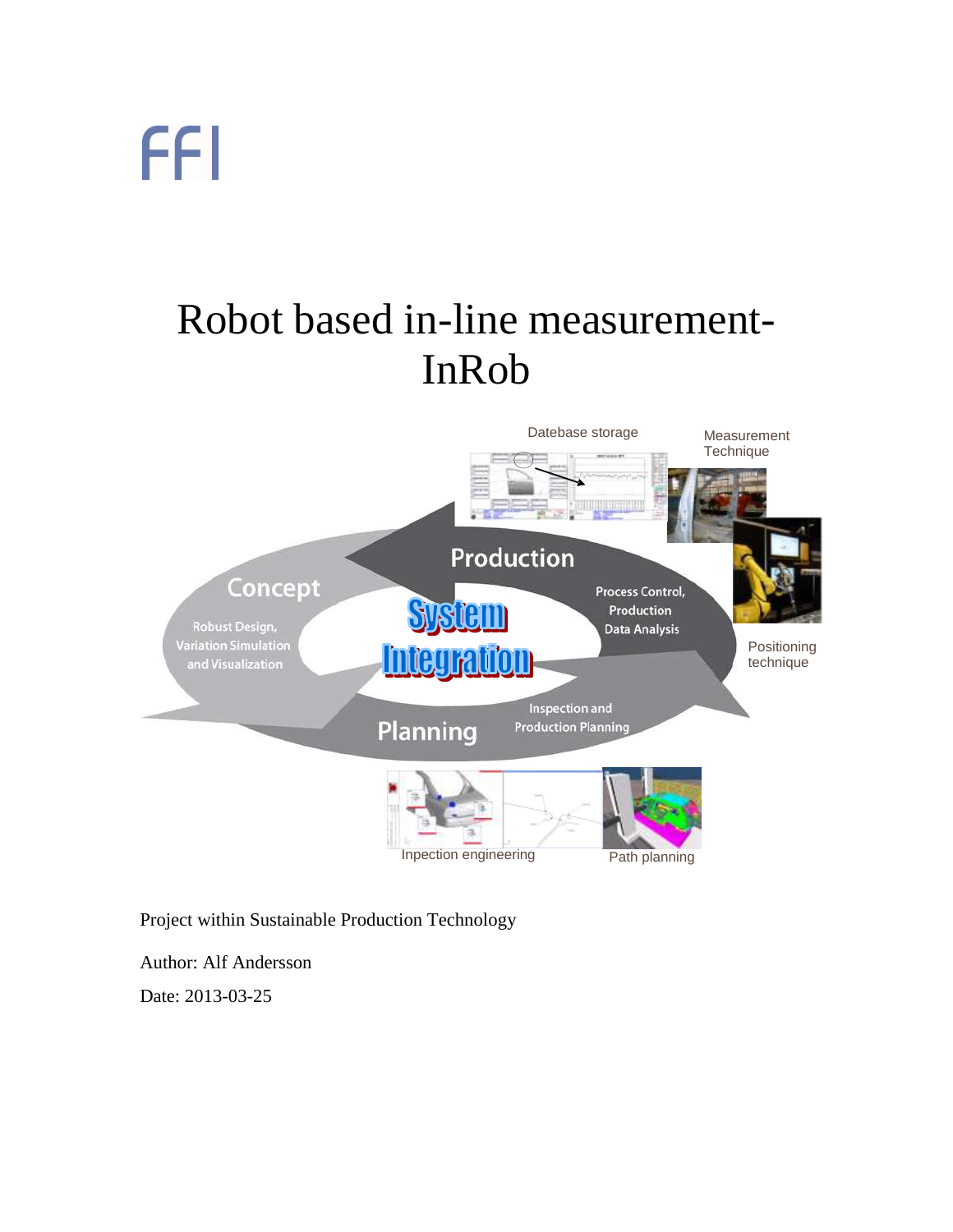#### **Content**

| 2.        |  |
|-----------|--|
| <b>3.</b> |  |
| 4.        |  |
|           |  |
|           |  |
| 6.        |  |
|           |  |
|           |  |
|           |  |
| 8.        |  |

#### **FFI in short**

FFI is a partnership between the Swedish government and automotive industry for joint funding of research, innovation and development concentrating on Climate & Environment and Safety. FFI has R&D activities worth approx. €100 million per year, of which half is governmental funding. The background to the investment is that development within road transportation and Swedish automotive industry has big impact for growth. FFI will contribute to the following main goals: Reducing the environmental impact of transport, reducing the number killed and injured in traffic and Strengthening international competitiveness. Currently there are five collaboration programs: **Vehicle Development, Transport Efficiency, Vehicle and Traffic Safety, Energy & Environment and Sustainable Production Technology. For more information:** [www.vinnova.se/ffi](http://www.vinnova.se/ffi)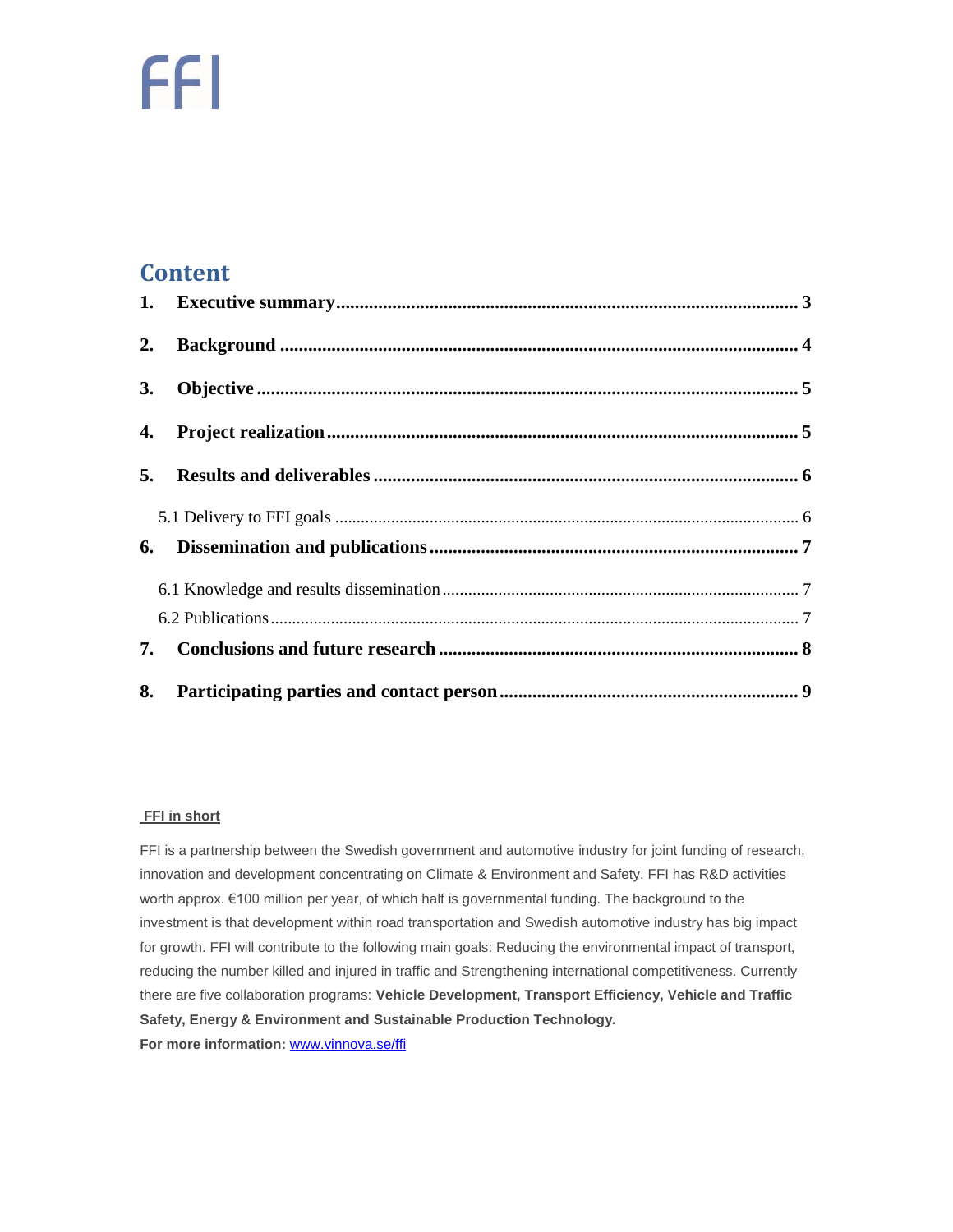### <span id="page-2-0"></span>**1.Executive summary**

Increased demands on an efficient and sustainable automotive industry, driven by international competition and global demands on reduced use of resources, requires more efficient manufacturing systems.

All manufacturing processes have variation which may violate the fulfillment of assembly, functional, geometrical or esthetical requirements and difficulties to reach desired form in all areas. The cost for geometry defects rises downstream in the process chain. Therefore, it is vital to discover these defects as soon as they appear. Then adjustments can be done in the process without losing products or time.

By increased robustness in the manufacturing process, the material and energy consumption will decrease due the reduced amount of scrap and rework. Decreased material and energy consumption are beneficial from an environmental perspective with consideration of the decrease in use of available resources and reduced emissions during the production process. Furthermore, increased product quality will strengthen the competiveness of Swedish industry.

The project consists of seven different work packages (besides a report package). These work packages address different areas which are necessary to fulfill the overall scope of the project – development of a robot based in-line measurement system including path planning and inspecting engineering applicable for the system.

All individual goals from resp. WP was reached the within the project, a methodology and tools have been demonstrated which can handle in-line robot based measurement from inspection engineering to visualization of results. The technique developed in the project is ready for commercialization. The technique needs to be packed and adjusted to customer specifications, but the technique base will be same independent of customer.

The overall project goals were also achieved.

 Reduction of measurement time in-line compared to traditional CMM-solutions with 75%

*Results:* The potential for a decreased measurement time of over 75% was shown. Decreased measurement time compared to CMM together with the possibility to add a multiple of systems working together shows the potential of decreased measurement time.

• Increased possibility to feature measurement with 100% compared to tradition fixed camera systems.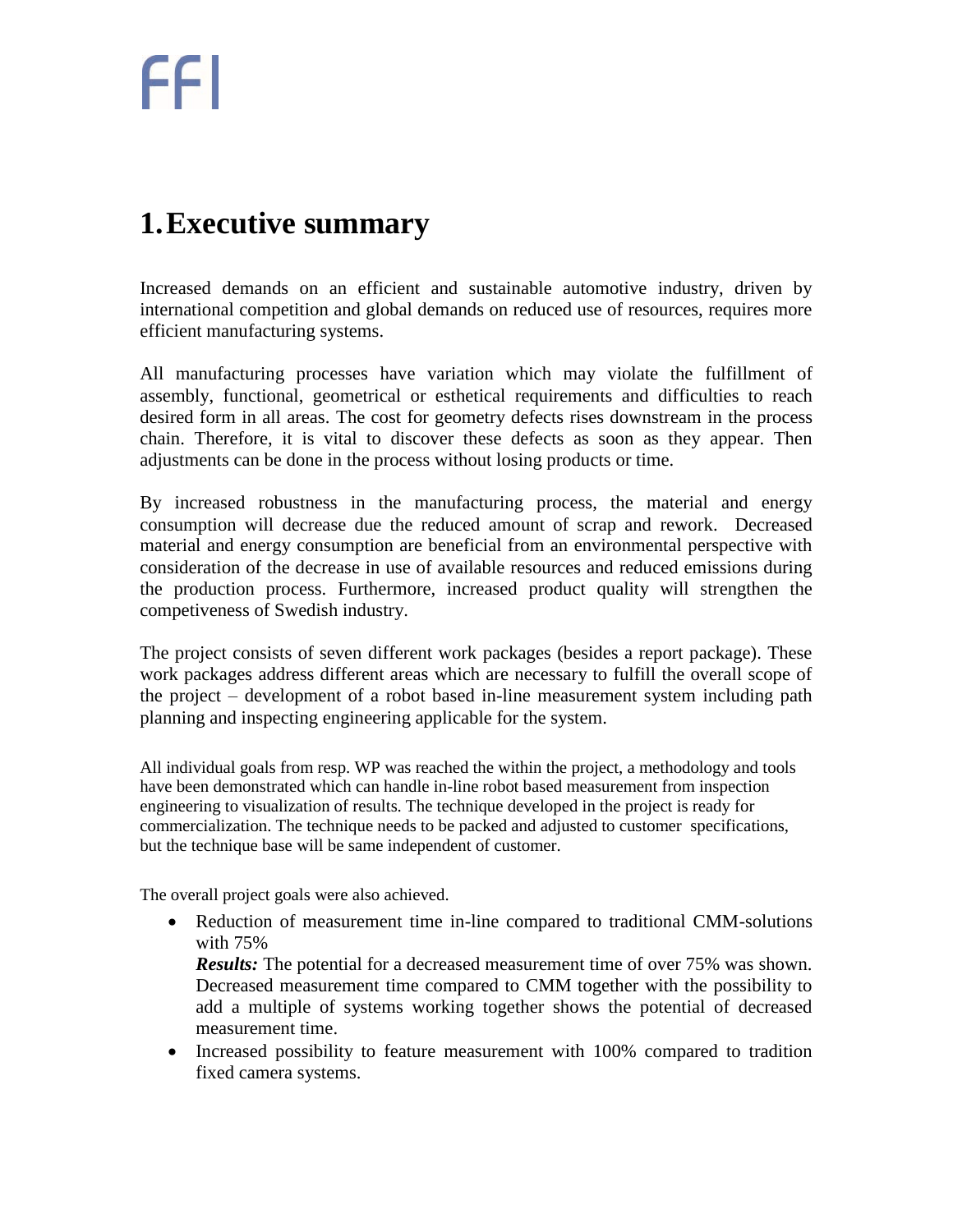*Results:* All features could be measured which cannot be done with traditional fixed camera systems (including weld bolts)

- Decreased lead time for geometry verification process regarding generation of measurement programs and measurement time for a BIW with 50% *Results:* The lead time for measurement program generation was decreased with 75% in the inspection engineering phase. Regarding path planning, it is has been automised but not adapted to robotbased measurement system before. Therefore, it can not be compared.
- Decreased rework-/scrap rate with 10% for related products. *Results:* This has not been verified, since the tools not have been implemented to the market yet. However, the potential reach over 10% of decreased scrap rate, since it is possible to measure many more BIW than before.

### <span id="page-3-0"></span>**2.Background**

Good and secured quality is vital for the Swedish automotive industry. All actors involved in the automotive industry and therefore, projects which lead to increased quality, is of vital interest for increased competitiveness for Swedish companies. Increased quality can be obtained in many different areas, this project focus on geometry assurance.

Examples of areas which are affected of geometrical deviations are: tire wear, noise, vibration, and sound (NVH), problem with closing doors, optical quality, production disturbances, increased cost due to large tolerance settings, increased wear of production equipment, scrap rate and rework of parts.

A lot of efforts are done in this area today, but available tools for in-line verification are limited in efficiency, both regarding the project phase (definition of measurement process) and in production (efficient measurement process). The normally used tools is probe based measurement devices. This creates limitations regarding the features which can be measured and the cycle time for measurement. Measurement in-line is mainly done either by fixed cameras or with coordinate measurement machines (CMMmachines). These verification processes are limited to either measure a very limited number of points (fixed cameras) or long cycle time (CMM).

In this project, we will develop an efficient process for geometry verification in-line for all required features. It involves work from the project phase with path planning, inspection engineering work to the production phase with capability to geometry verification of necessary features within available cycle time.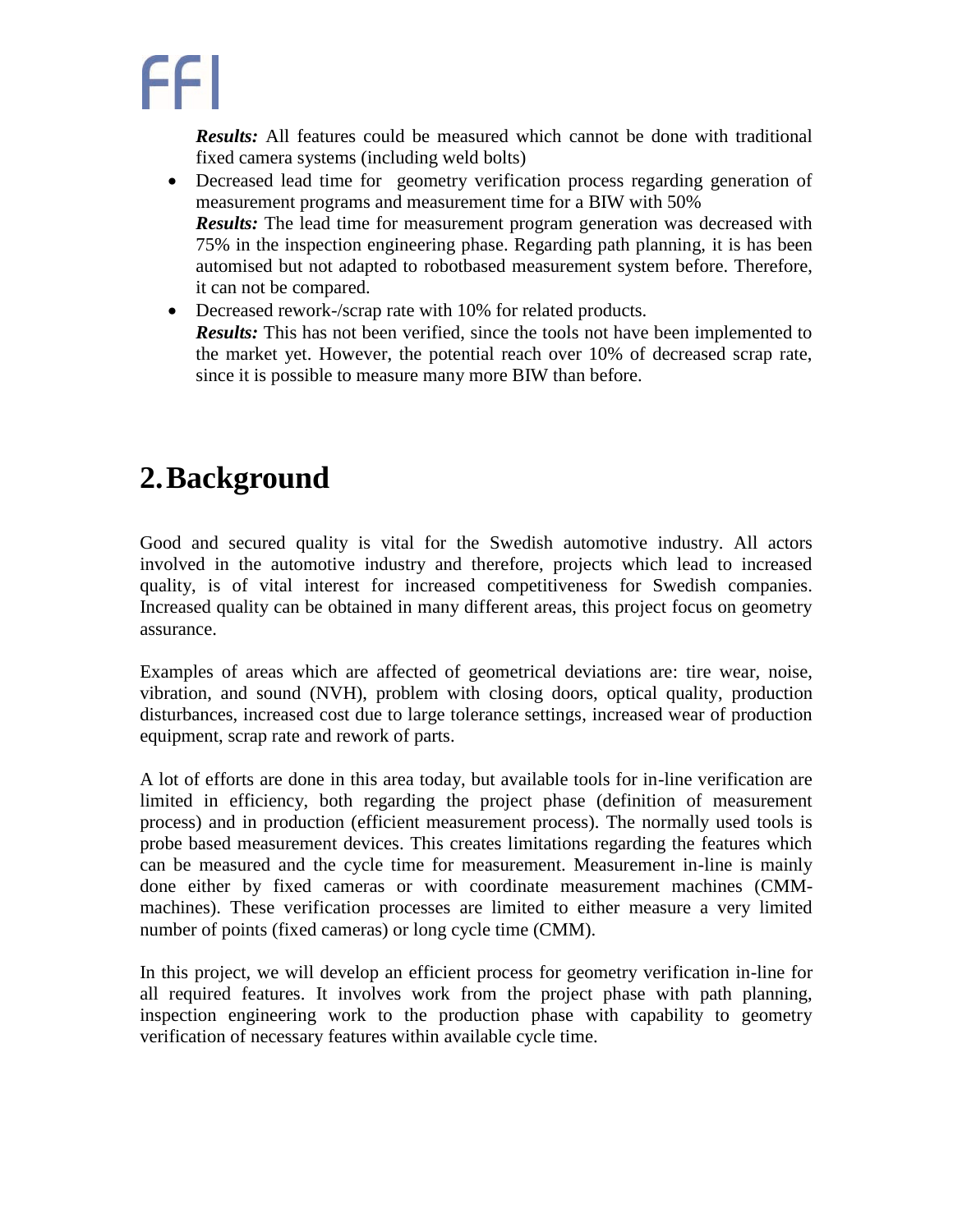The individual techniques exists already today, e.g. path planning, inspection engineering, measurement of features in-line, but no process are available which combines these techniques efficiently enough to measure all features within normal cycle time.

The technical step we propose involves development of technology for path planning, sequence optimization, inspection engineering, measurement device, positioning technique of the robot head which are applicable for measurement with non contact devices. This does not exist today, but have a large potential to decrease lead time in the measurement cycle (both preparation and execution). By increasing the inspection rate, we can also improve the process control which reduce scrap, production waste, energy consumption, environmental effects and also increase quality of the products.

### <span id="page-4-0"></span>**3.Objective**

Expected results from this project will be:

- Reduction of measurement time in-line compared to traditional CMM-solutions with 75%
- Increased possibility to feature measurement with 100% compared to tradition fixed camera systems.
- Decreased lead time for geometry verification process regarding generation of measurement programs and measurement time for a BIW with 50%
- Decreased rework-/scrap rate with 10% for related products.

### <span id="page-4-1"></span>**4.Project realization**

The main result of this project will be an efficient process for in-line geometry verification. Decreased project lead-time, more robust processes and increased quality of the products are examples of benefits from the project. Usage of robots in the measurements process magnifies the usage (i.e. reduce the lead-time) by the number of robots compared to a stationary in-line CMM-machine. If the robot solution is compared with a station with fixed cameras, the robot solution is much more flexible and can handle several models in the same line.

By increased robustness in the manufacturing process, the material and energy consumption in the manufacturing process will decrease due the reduced amount of scrap and rework related to quality deficiencies. Decreased material and energy consumption are beneficial from an environmental perspective with consideration of the decrease in use of available resources and reduced emissions during the production process. Furthermore, increased product quality will strengthen the competiveness of Swedish industry.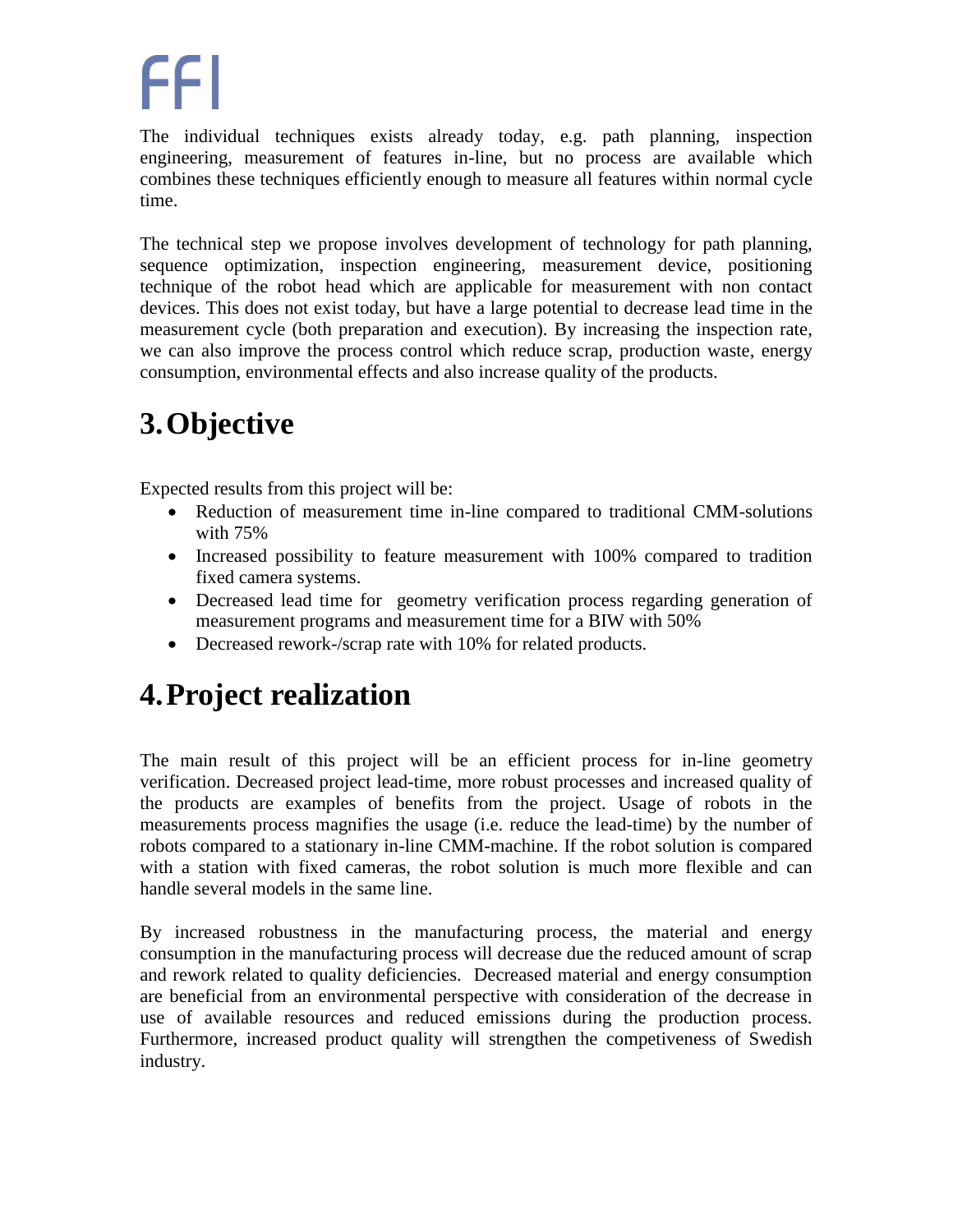The results will mainly be used at VCC and Scania, but since the work is carried out with partners within other technology fields (e.g. LK) and also together with institutes and academia as FCC, Chalmers and LiU, the results will also be available for Swedish industry.

The project will be a project with both institutes and companies from different branches involved. VCC will be the project manager. Furthermore, VCC, Scania and LK will supply the project with existing equipment. If any new equipment needs to be purchased, the project will fund this.

| <b>Party</b> | Role and area of responsibility                                                           | <b>Personnel and other</b><br>resources                                                          |
|--------------|-------------------------------------------------------------------------------------------|--------------------------------------------------------------------------------------------------|
| <b>VCC</b>   | Project management, test-case, test cell,<br>installation, database storage, verification | Adj. Prof. Alf Andersson,<br>Dr Johan Segeborn,<br>Stefan Axelsson                               |
| Scania       | Test-case, database storage, verification                                                 | Niclas Josefsson                                                                                 |
| LK.          | Measurement system, system for<br>positioning verification                                | Janne Linden                                                                                     |
| <b>FCC</b>   | Path planning                                                                             | Dr Johan Carlsson,<br>Johan Torstensson                                                          |
| Chalmers     | Inspection engineering                                                                    | Professor Rikard Söderberg,<br>Dr Lars Lindkvist                                                 |
| LiU          | System integration, Robot solution                                                        | Professor Mats Björkman,<br>Dr Marie Jonsson,<br>Sebastian von Gegerfelt,<br>Dr Kerstin Johansen |

### <span id="page-5-0"></span>**5.Results and deliverables**

#### <span id="page-5-1"></span>**5.1 Delivery to FFI-goals**

Increased demands on an efficient and sustainable automotive industry, driven by international competition and global demands on reduced use of resources, requires more efficient manufacturing systems.

The opportunity to verify products and production systems has the potential to drastically reduce the scrap rate, amount of rework and lead time. Therefore, the development of tools and methods for efficient geometry verification in-line is of highest priority. This contributes to the programs targets higher productivity in the engineering process.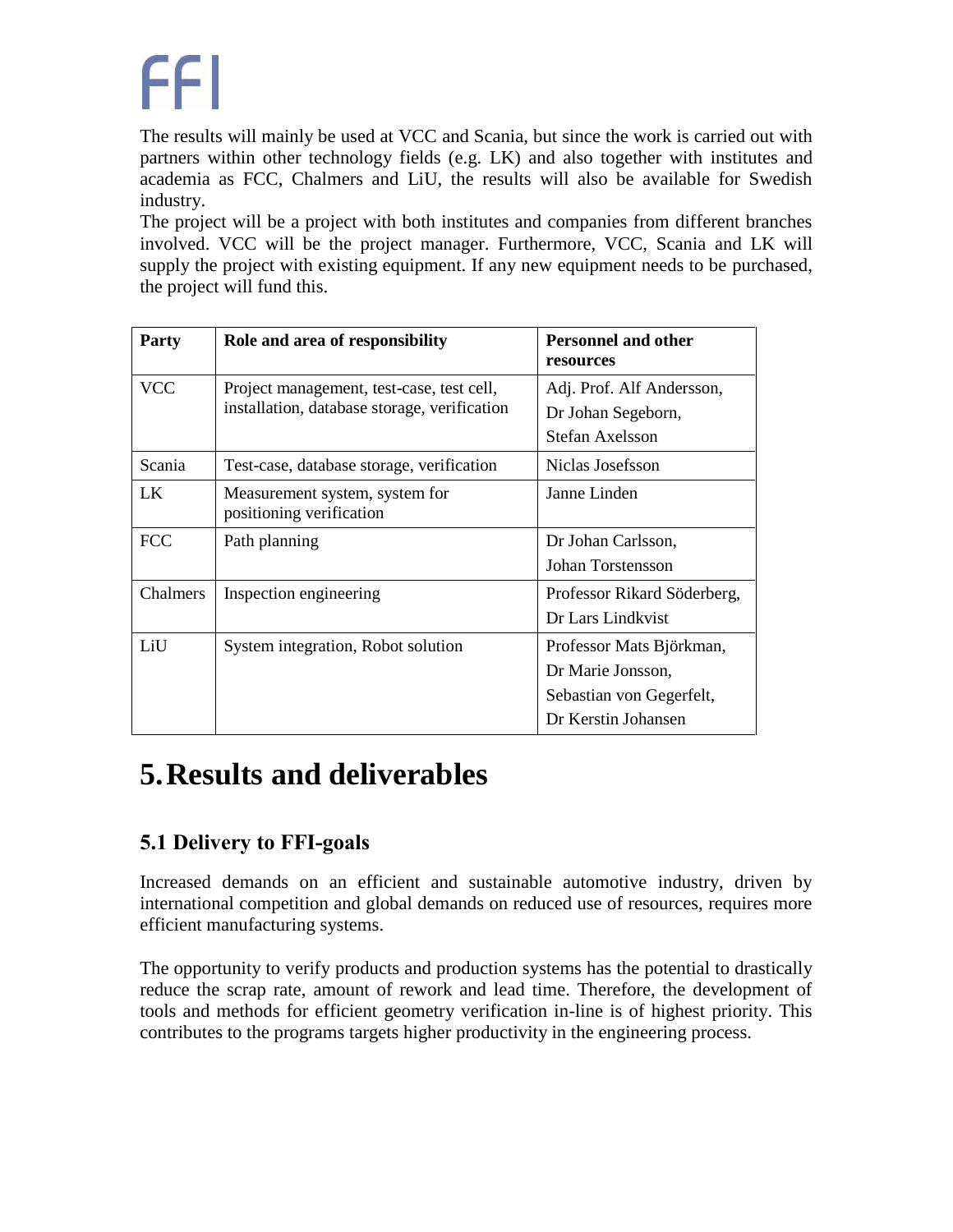With increased use of geometry verification in-line, it is possible to improve the processes to be more robust and generates higher productivity efficiency. By increased stability in the manufacturing process, it also will decrease the material and energy consumption in the manufacturing process due the reduced amount of scrap and rework due to quality deficiencies. Furthermore, the increased quality will also increase the competiveness of Swedish products and strengthen the Swedish industry. This contributes to the program targets of decreased environmental influence of the manufacturing process.

The knowledge and results from the project is directly transferable to other automotive companies but also to other industrial segments like building, construction and biotech. Success in reaching the goals of the project will open up new research and market opportunities. Increased long-term collaboration with partners from new segments is expected.

The research team has a good track record when it comes to project management, research, technology transfer and implementation.

### <span id="page-6-0"></span>**6.Dissemination and publications**

#### <span id="page-6-1"></span>**6.1 Knowledge and results dissemination**

<span id="page-6-2"></span>The results have been distributed in several articles and also presented at MAX-mässan 2012. During the project, one PhD-thesis (Marie Johnsson) was presented.

At MAX-mässan, a robot station with the InRob demonstrator was shown. At a large screen, the virtual process was syncronised with the actual robot movement with a measurement head mounted. These could be followed together to demonstrate the strength of the technique developed in InRob. The demonstration cell was highly appreciated with many visitors and the cell was also included as focus area for the press demonstration before MAX-mässan opened. Together with this, a presentation was made on the exhibition.

A movie which presents the technique has been presented and is placed on You Tube [\(http://www.youtube.com/watch?v=IsGDnfsytgY&feature=share&list=PLB56F8485BC1](http://www.youtube.com/watch?v=IsGDnfsytgY&feature=share&list=PLB56F8485BC1F87D8) [F87D8](http://www.youtube.com/watch?v=IsGDnfsytgY&feature=share&list=PLB56F8485BC1F87D8)

[http://www.youtube.com/watch?v=lqtPNaE\\_35k&feature=share&list=PLB56F8485BC1](http://www.youtube.com/watch?v=lqtPNaE_35k&feature=share&list=PLB56F8485BC1F87D8) [F87D8](http://www.youtube.com/watch?v=lqtPNaE_35k&feature=share&list=PLB56F8485BC1F87D8)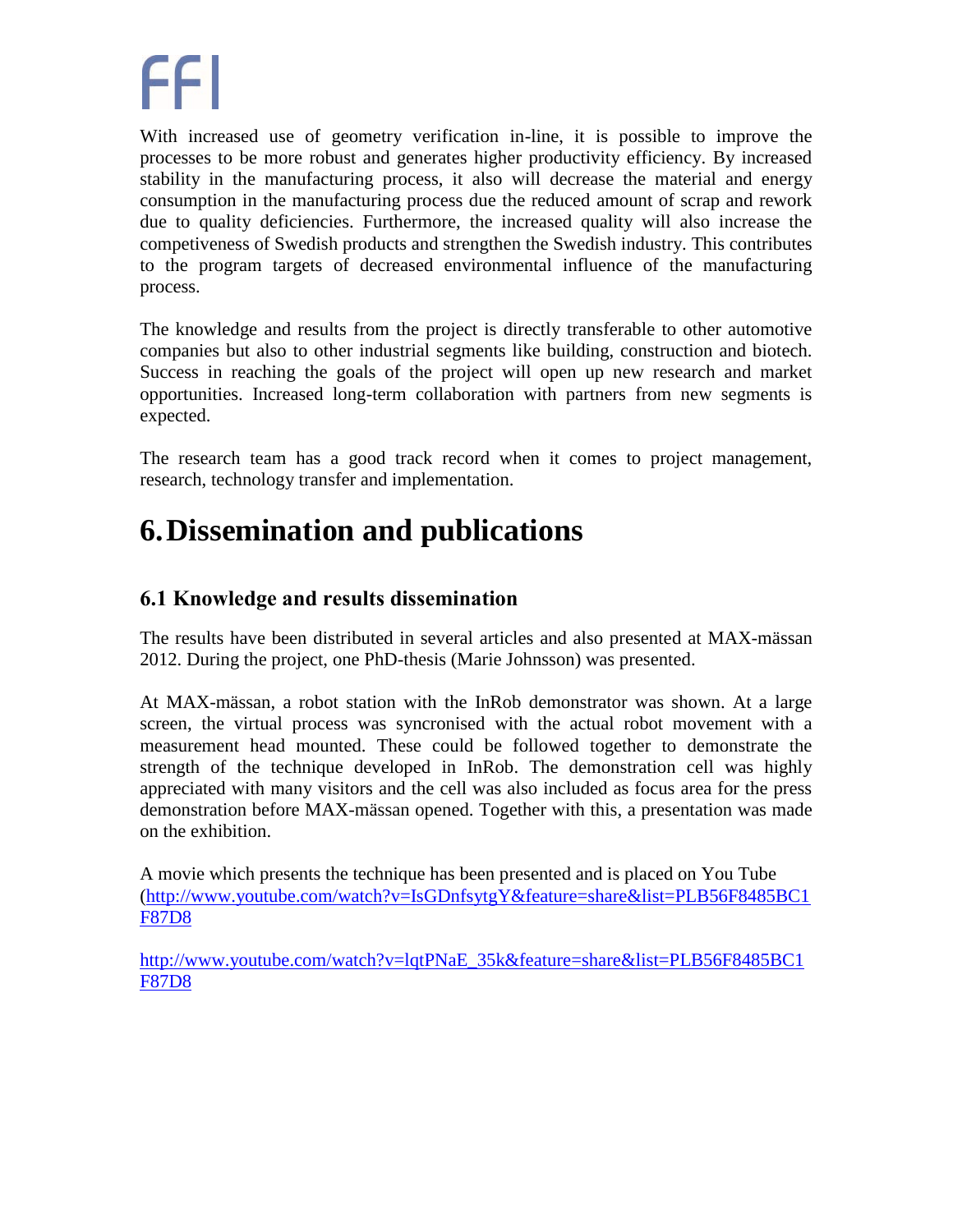#### **6.2 Publications**

Jonsson, Marie, 2013, On Manufacturing Technology as an Enabler of Flexibility, Doctoral thesis, Linköpings University, Sweden.

Jonsson, M., and Johansen, K., On emerging manufacturing technology as enablers of Lean, submitted for publication in Journal of Manufacturing Technology Management 2012.

### <span id="page-7-0"></span>**7.Conclusions and future research**

The project have developed a system solution for a robot based non contact measurement system from inspection engineering to visualization of results.

All targets for ingoing WP have been fulfilled and the methods are ready for commerzialisation after customer demands. The methods are not coupled to a specific system and can therefore be adapted to different systems.

A problem with scanning curved surfaces is that when the curvature of the sheet metal gets to steep not enough light from the laser is reflected back to the scanner to get a good reading. There is a setting in the software where this angle can be adjusted in the settings of the scanner in Focus Handheld which can be used, but has limited impact. Other problems which have not been addressed are proposals for corrective actions and not only define problems. Another problem which not has been addressed is measurements of final demands.

Proposal for new research questions:

- How can we match best parts together by using measurement together with sorting and best choice?
- How can we use measurement results for corrective actions or marking of errors in running processes?
- How can we use measurement results for final demands?